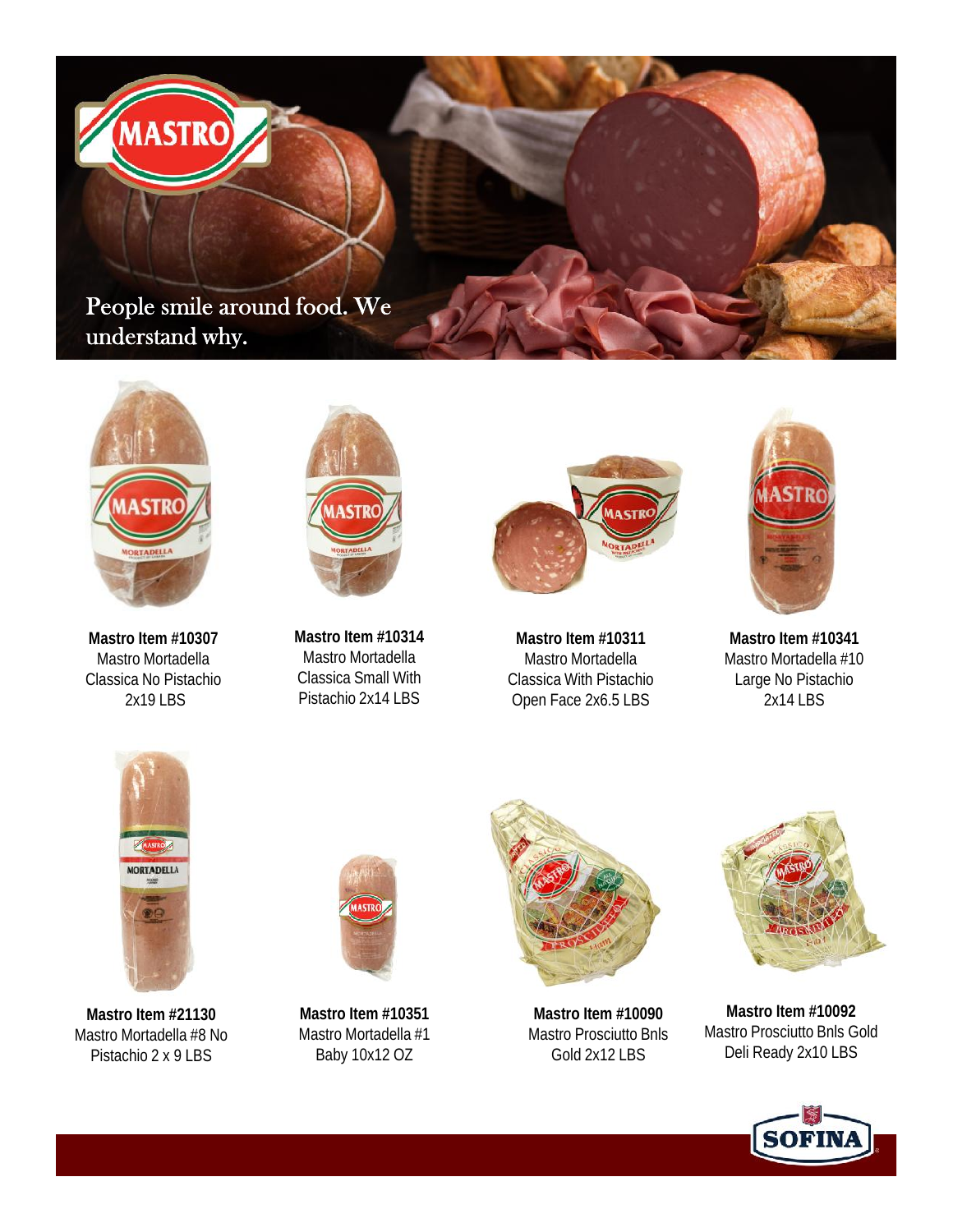

**MASTRC** 



**Mastro Item #21413** Mastro Oven Roasted Rosemary Ham 2x7 LBS



**Mastro Item #21202** Mastro Capocollo Dillusso Classico Mild 4x5.5 LBS



**Mastro Item #21206** Mastro Capocollo Dillusso Classico Hot 4x5.5 LBS



**Mastro Item #21395** Mastro Prosciutto Cotto 2 x12 LBS



**Mastro Item #21219** Mastro Oven Roasted Porchetta 2x5.5 LBS

**Mastro Item #21014** Mastro Pancetta Mild Open Face 4x3.5 LBS

**Mastro Item #21008** Mastro Pancetta Hot Open Face 2x3.5 LBS

**Mastro Item #10195** Mastro Smoked Prosciutto (SPECK) Open Face 2x3.5 LBS \*Coming Soon\***SOFIN**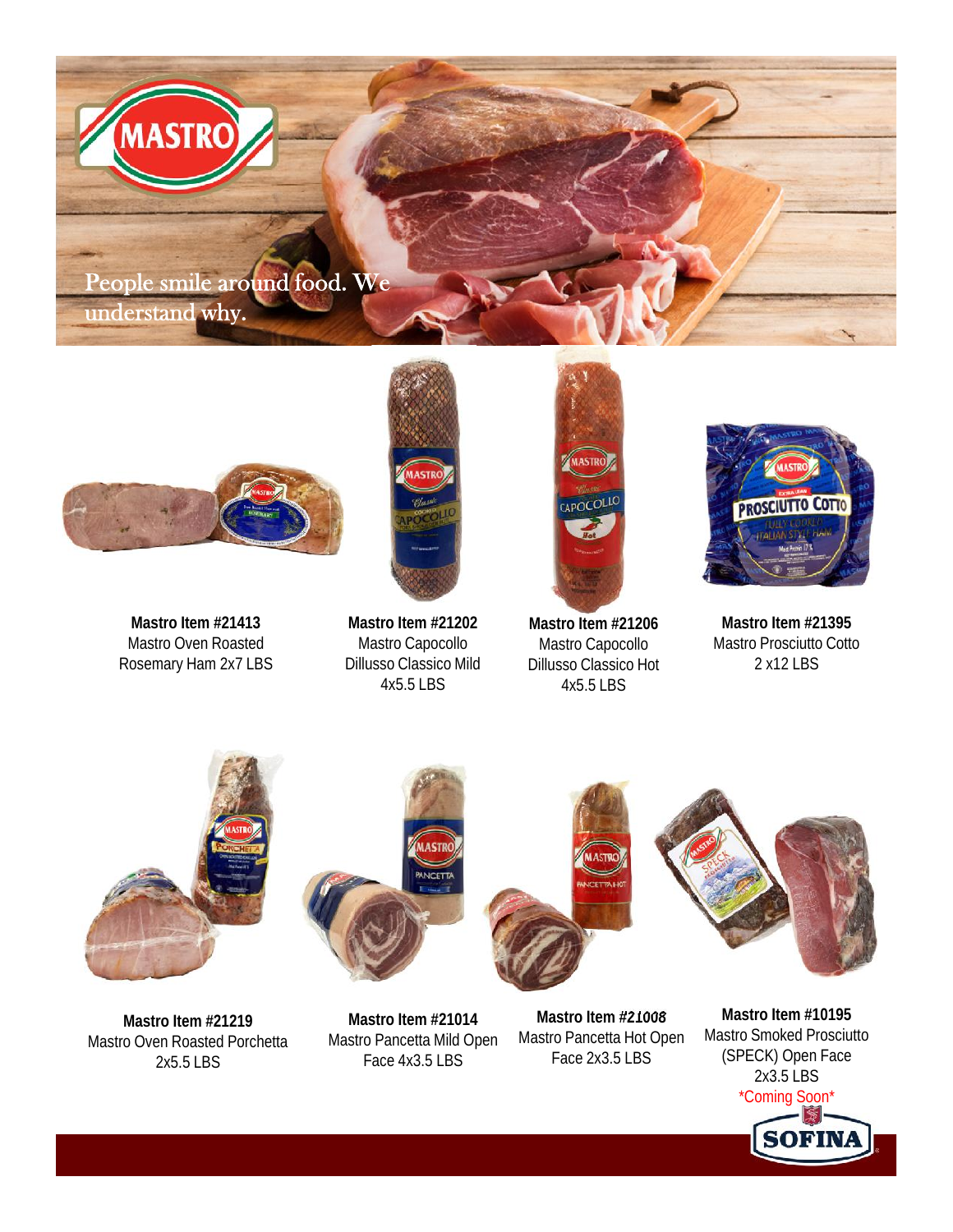



**Mastro Item #20527** Mastro Calabrese Hot Salami Dry Cured 2x6 LBS



**Mastro Item #20505** Mastro Soppressata Mild Dry Cured 2x6 LBS



**Mastro Item #20714** Mastro Salami With Prosciutto Dry Cured 4x3.5 LBS



**Mastro Item #20826/20825** Mastro Cacciatore Sausage Mild/Hot 9x12 OZ



**Mastro Item #20604** Mastro Genoa Salami Mild Dry Cured 4x5.5 LBS



**Mastro Item #20735/20736** Mastro Casalingo Salami Mild/Hot Open Face 8 x14 OZ **\*Also available in whole**



**Mastro Item #20809/20813** Mastro Salametti Salami Mild/Hot 10x10 OZ